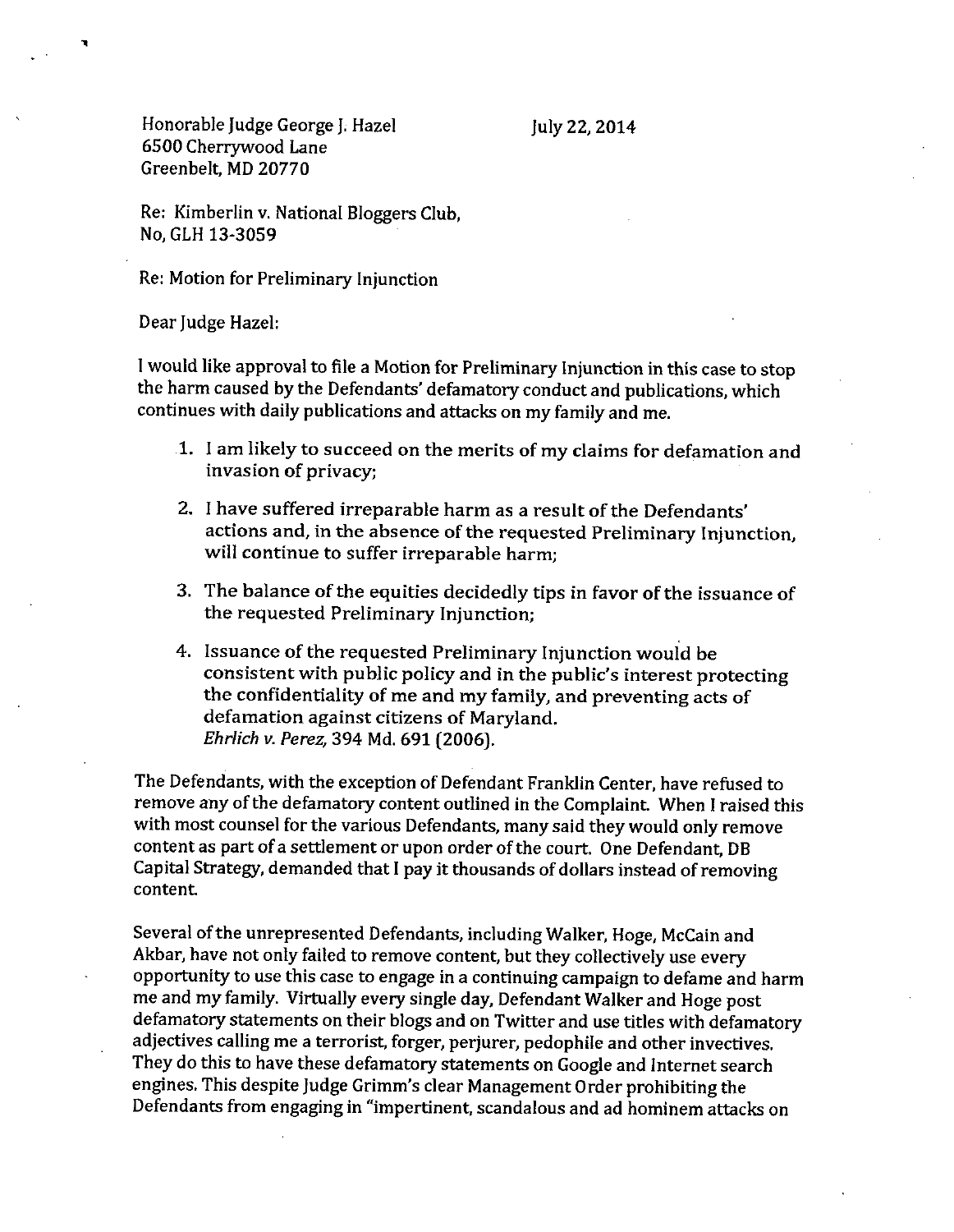any party, any Judge, or employee of this or any court, or any other person." These Defendants not only attack me, but they post *every* motion and filing I make in the case with running commentary mocking me, threatening doom, pretending to be the Court, and telling readers to "get out the popcorn," as if this case is for entertainment

,

I have brought this to the attention of the many of the attorneys for the represented Defendants but none of them have given me any indication that they have condemned these actions and publications. Therefore, they either condone the conduct or are allowing these unrepresented Defendants to be proxies to harass, harm and defame me.

The harm to me is great *Every* day, I am under siege from a barrage of false and defamatory attacks on me, Several of the Defendants, including Defendants Walker, McCain and Thomas, have attacked my teenage daughter to such a degree that she has been bullied out of two high schools. Defendant Walker said that I have "made it impossible" for people to leave her alone, and suggested that "corruption of blood" is a reason for attacking her. Mr. McCain has mocked her in tweets and attacked reporters who have written favorably about her musical career. Defendants Walker and Thomas have tweeted and written that discovery in this case should include depositions from her and her friends to ask if I have *ever* molested them. These defamatory posts have been read by students, teachers and parents of my daughter's friends, Now many of those parents will not allow their daughters to hang out with my daughter, have sleepovers, or engage in other normal teenage activities, Everyone knows the devastating effect of bullying on young people, especially girls. And the Defendants are directly responsible for the bullying of my daughter. The Maryland legislature passed a law last year called Grace's Law that prohibits the bullying of minors on the Internet.

The Defendants have taken the reprehensible position in their filings that their conduct and publications are protected First Amendment activity. However, the First Amendment does not protect defamation or bullying or violating a management order.

I request permission to file a Motion for Preliminary Injunction which will detail the wholesale violation of the Management Order by several Defendants, and the four factors required for an injunction. I will include sealed affidavits from me and my teenage daughter setting forth the harm and suffering she has endured because of the Defendants. My daughter wants me to convey to you that she is willing to testify about the harm caused to her.

Judge Hazel, I am not simply the Plaintiff in this case. I am a father of two daughters who are being targeted by the Defendants in this case. I have a duty to protect them to the best of my abilities. I filed this suit because the Defendants would not stop their attacks on my family and me. I hoped that the filing of the suit would cause the Defendants reign in their reprehensible conduct. Unfortunately, it has continued to